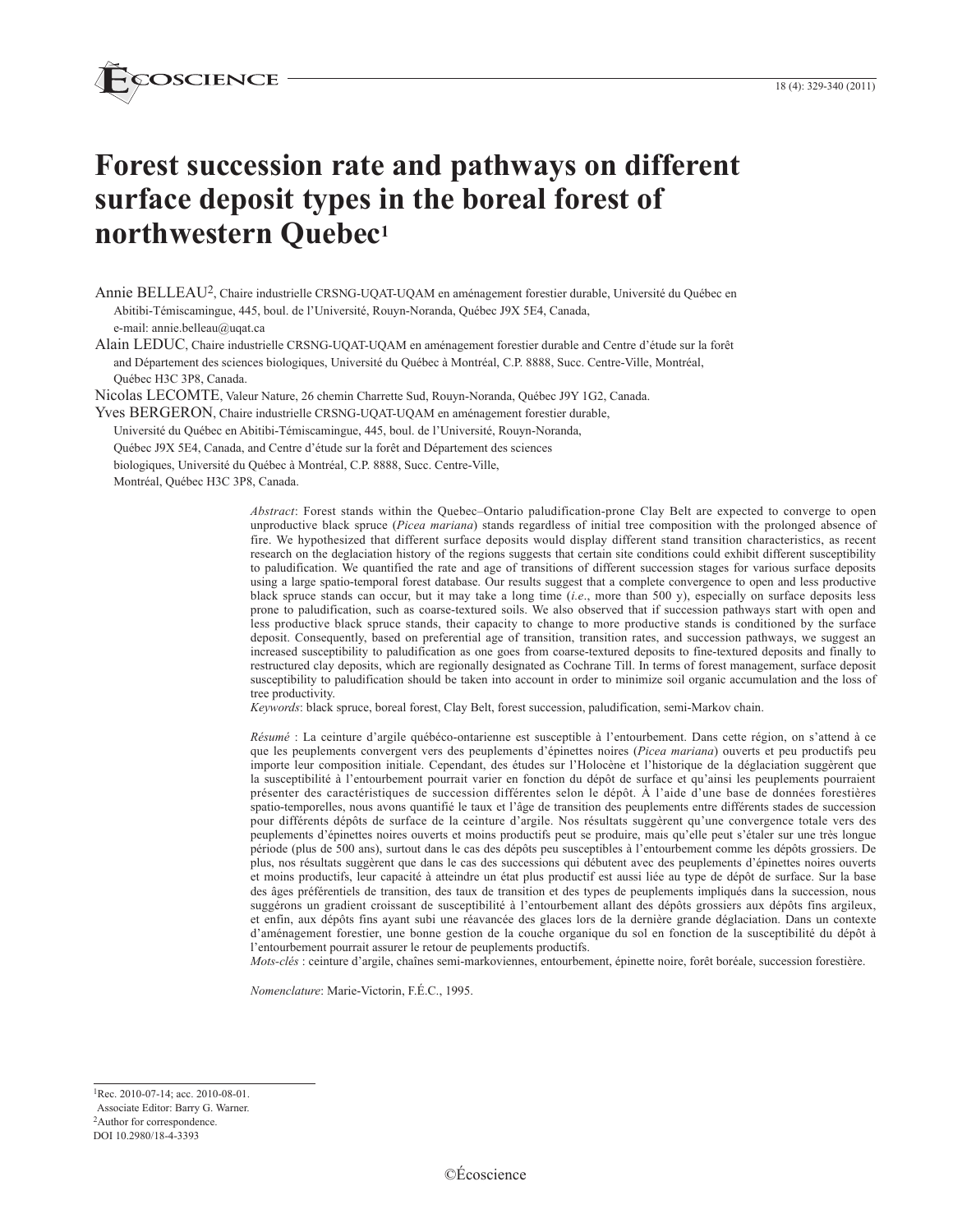# **Introduction**

Throughout much of the North American boreal forest, crown fires have long been considered to be the primary disturbance type (Heinselman, 1981; Bergeron, 1991; Johnson, 1992; Payette, 1992). Where the fire cycle is short, the high recurrence of fires may preclude succession with species replacement in the canopy (Dix & Swan, 1971; Black & Bliss, 1978; Johnson, 1992). On the other hand, in regions where the fire cycle is longer, there is enough time between successive fires for the establishment of a second cohort of trees, resulting in species replacement into the canopy (Foster & King, 1986; Bergeron & Dubuc, 1989; Gauthier, De Grandpré & Bergeron, 2000). In fact, where crown-fire cycles are long, patch or gap disturbances drive forest dynamics (Kneeshaw & Bergeron, 1998). Under these conditions, succession follows a pattern that begins with even-aged stands composed of intolerant species, initiated by stand-replacing disturbances, to uneven-aged stands mainly composed of shade-tolerant species (Carleton & Maycock, 1978; Cogbill, 1985; Bergeron & Dubuc, 1989; Bergeron, 2000; Gauthier, De Grandpré & Bergeron, 2000; Lecomte & Bergeron, 2005). Adaptations of some species, such as serotinous cones, can allow a shade-tolerant species like black spruce to regenerate after fire and form monospecific, even-aged stands that, while maintaining themselves for long periods of time after fire, undergo structural changes rather than compositional changes (Gauthier, De Grandpré & Bergeron, 2000; Harper *et al.*, 2002; Lecomte & Bergeron, 2005). In addition to time since the last stand-replacing disturbance, species longevity and shade tolerance, as well as site conditions, are the main factors explaining forest succession in the Canadian eastern boreal forest (Robichaud & Methven, 1993; Gauthier, De Grandpré & Bergeron, 2000; Harper *et al.*, 2002; Lecomte & Bergeron, 2005; Taylor & Chen, 2011).

Black spruce stands within the Quebec–Ontario Clay Belt are known to be prone to paludification and hence to develop a thick forest floor organic layer in the absence of fire (Taylor, Carleton & Adams, 1987; Fenton *et al.*, 2005). Paludification is caused by several factors and over time can lead to a decrease in stand productivity. One mechanism for this decrease is a rise in the water table that makes soils become colder and more anaerobic, and consequently decreases microorganism activity and nutrient availability (Van Cleve & Viereck, 1981; Taylor, Carleton & Adams, 1987). Time since fire and fire severity (amount of the organic layer left unburned after fire) have been found to be the major factors determining the thickness of the organic layer in black spruce stands of the Clay Belt area (Fenton *et al.*, 2005; 2006). Chronosequence studies have shown that as stands become paludified, forest stand composition converges to black spruce and to a very open, irregular, and unproductive stand structure (Harper *et al.*, 2002; 2005; Lecomte & Bergeron, 2005; Lecomte *et al.*, 2005; Fenton & Bergeron, 2006; Lecomte, Simard & Bergeron, 2006; St-Denis, Kneeshaw & Bergeron, 2010). Based on these observations, Lecomte, Simard, and Bergeron (2006) and Simard *et al.* (2008) have proposed a succession model for the northern Clay Belt, with stands

being dominated after fire by jack pine (*Pinus banksiana*), trembling aspen (*Populus tremuloides*), or black spruce (Figure 1). This model is a function of 2 variables: fire severity (thickness of the organic layer left unburned after fire) and time since fire. As fire severity increases, regenerated stands are less dominated by black spruce and are more productive, while the opposite trends are observed with time since fire. In the southern Clay Belt, where broadleaf trees are more abundant, stand convergence to fir and white cedar is commonly observed (Cogbill, 1985; Bergeron & Dubuc, 1989; Gauthier, De Grandpré & Bergeron, 2000). However, Gauthier, De Grandpré, and Bergeron (2000) suggest that large wildfires in the boreal forest will limit these succession pathways, as well as the accumulation of a thick layer of organic matter, because paludification favours black spruce layering instead of fir regeneration. Girardin, Tardif, and Bergeron (2001) also point out the low capacity of white birch to establish itself when the forest floor organic layer is thick.

The succession model developed by Simard *et al.* (2008) was based primarily on succession in lowland sites. However, we know that succession trajectories and paludification may vary according to different surface deposits (Gauthier, De Grandpré & Bergeron, 2000; Lecomte & Bergeron, 2005). Moreover, field studies of Holocene iceflow chronologies and their impact on surface deposits suggest that the northern part of the surface glaciolacustrine fine clay deposits in the study region were largely restructured by a southern late glacial surge and by iceberg furrows during the last deglaciation (Boissonneau, 1966; Veillette & Paradis, 1996; Veillette, 2007; Veillette & Thibaudeau, 2007). The restructured surface deposit area is characterized by an immature drainage network, which has contributed to the development of large peatlands (Veillette & Paradis, 1996; Veillette, 2007), suggesting that it is highly susceptible to paludification.

Considering a potential paludification susceptibility gradient for the different surface deposits in our study area, we expect succession dynamics to be influenced by site conditions, requiring a modification of the succession model proposed by Lecomte, Simard, and Bergeron (2006) and Simard *et al.* (2008). We used SIFORT (Système d'information forestière par tesselle), a large spatio-temporal forest database, to validate the results of the abovementioned chronosequence studies and investigate how stand composition and structure changed over a 23-y period for a large number of stands (Pelletier *et al.*, 1996). Using semi-Markov chains and transition matrices, we quantified transition rates between the different successional stages proposed by Lecomte, Simard, and Bergeron (2006) and Simard *et al.* (2008). Based on transition parameters and the rapidity at which forest stands converged to black spruce open stands, we also estimated the paludification susceptibility of different surface deposits, as in the study area paludification is the most important process driving structural changes in black spruce stands (Lecomte, Simard & Bergeron, 2006). Based on the observations of Harper *et al.* (2002), Lecomte and Bergeron (2005), and Lecomte, Simard, and Bergeron (2006), we hypothesized that regardless of initial stand composition and surface deposit type,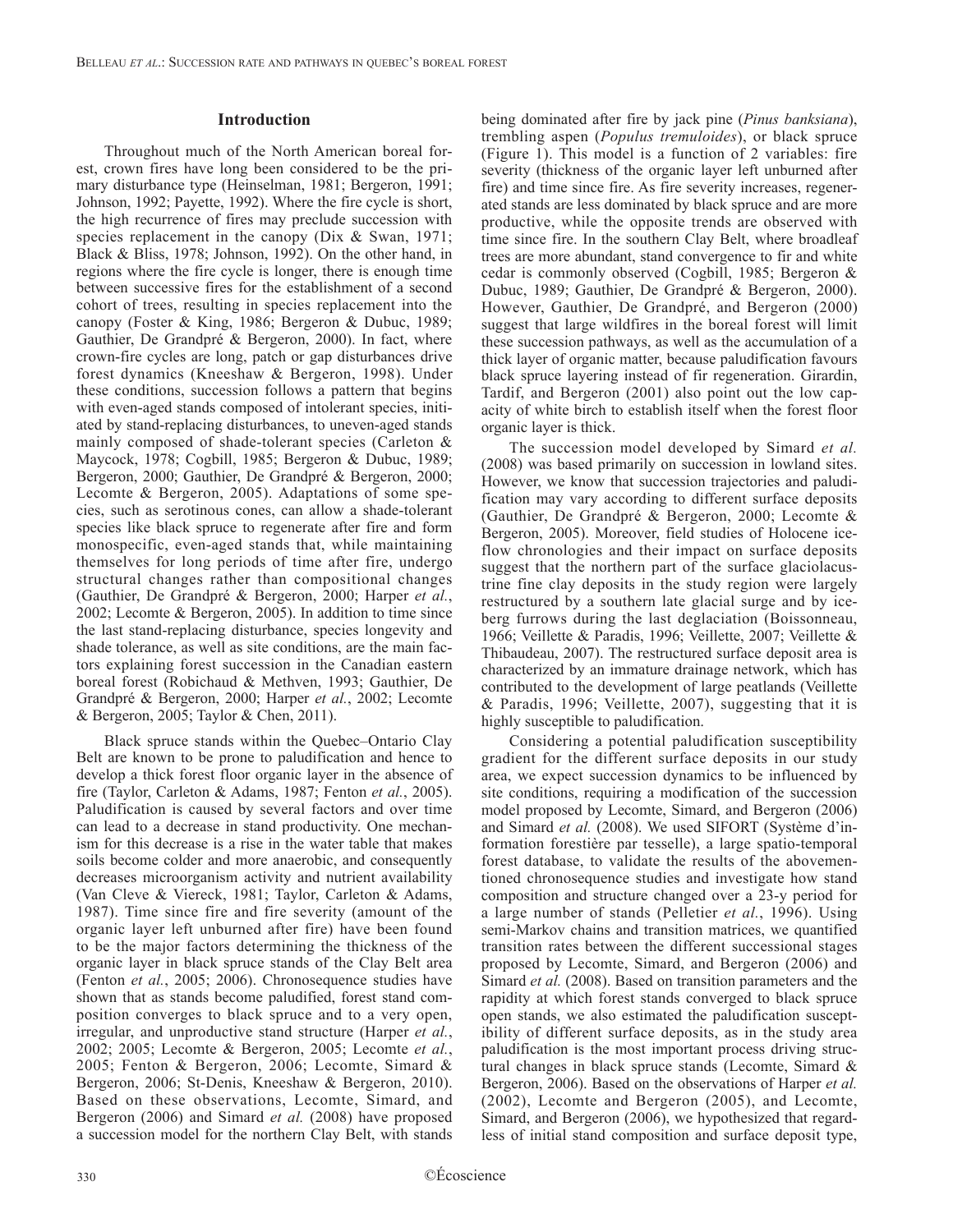

Figure 1. Succession model proposed by Lecomte, Simard, and Bergeron (2006) and by Simard *et al.* (2008).

all succession pathways (in the absence of fire) converge to black spruce–dominated stands. Considering mineral soil texture and deglaciation history of the surface deposits (restructuring and compaction of certain deposits), we also hypothesized, as suggested by Lecomte & Bergeron 2005 as well as Taylor & Chen 2011, that convergence rates to open black spruce stands would be higher on the restructured glaciolacustrine fine clay deposits than the other surface deposit types.

# **Methods**

## STUDY AREA

The study area is located in the Clay Belt physiographical unit of northwestern Quebec and of northeastern Ontario. The region is mainly covered by fine-textured clay deposits left by proglacial lake Ojibway (Vincent & Hardy, 1977). The area is over 10 000 km2 and is located between 49° 00' and 51° 30' n and 78° 30' and 79° 31' w. The northern part of the study area was affected during the last glaciation by late southern glacial surges that restructured the glaciolacustrine fine clay deposits known as the Cochrane Till (Boissonneau, 1966). The topography is flat with a mean elevation of 250 m. The region has a mean annual temperature of  $-0.7$  °C and a mean annual precipitation of 905.5 mm as recorded at the nearest weather station (Matagami, 49° 43' n, 77° 37' w) (Environment Canada, 2004). The forest stands are typical of the black spruce–feather moss ecological region and are dominated by monospecific black spruce stands. The black spruce stands display a diversity of stand structures (Harper *et al.*, 2002). Scattered hardwood and pine stands are also present.

Apart from logging, the study area is mainly disturbed by fires. The fire cycle is estimated to have been 101 y before 1850, 135 y between 1850 and 1920, and around 398 y since the 1920s. The current mean stand age is estimated to be 148 y (Bergeron *et al.*, 2004). Industrial forest activities started in the area between 1940 and 1960.

## Database and stand selection

The SIFORT database is a grid composed of rectangular cells measuring an average of 14 ha each (0.15" of latitude and 0.15" of longitude). Forest information is associated with each cell by overlaying the grid onto eco-forestry maps. The stand information for the stand located at the centre of the cell is then associated with the entire cell. The eco-forestry maps are a result of 3 aerial photographic campaigns and field surveys (1965–1974, 1983–1990, and 1992–1996). As the third survey was far more detailed than the first (the first, second, and third surveys used 12, 57, and 45 composition types, respectively), we regrouped the stand types and species' composition of the third survey so that it could be compared to the first survey. Similarly, we used the second and third surveys to deduce the presence of mixed black spruce and jack pine stands that were not identified in the first survey. Finally, to follow the structural changes that occur during black spruce stand development, black spruce stands were classified into 3 structural types based on cover density/stand height associations (Table I).

The different surface deposits in the database were grouped into similar deposit types based on texture and on deglaciation history. Three surface deposit types were determined: 1) Cochrane Till, which is made up of restructured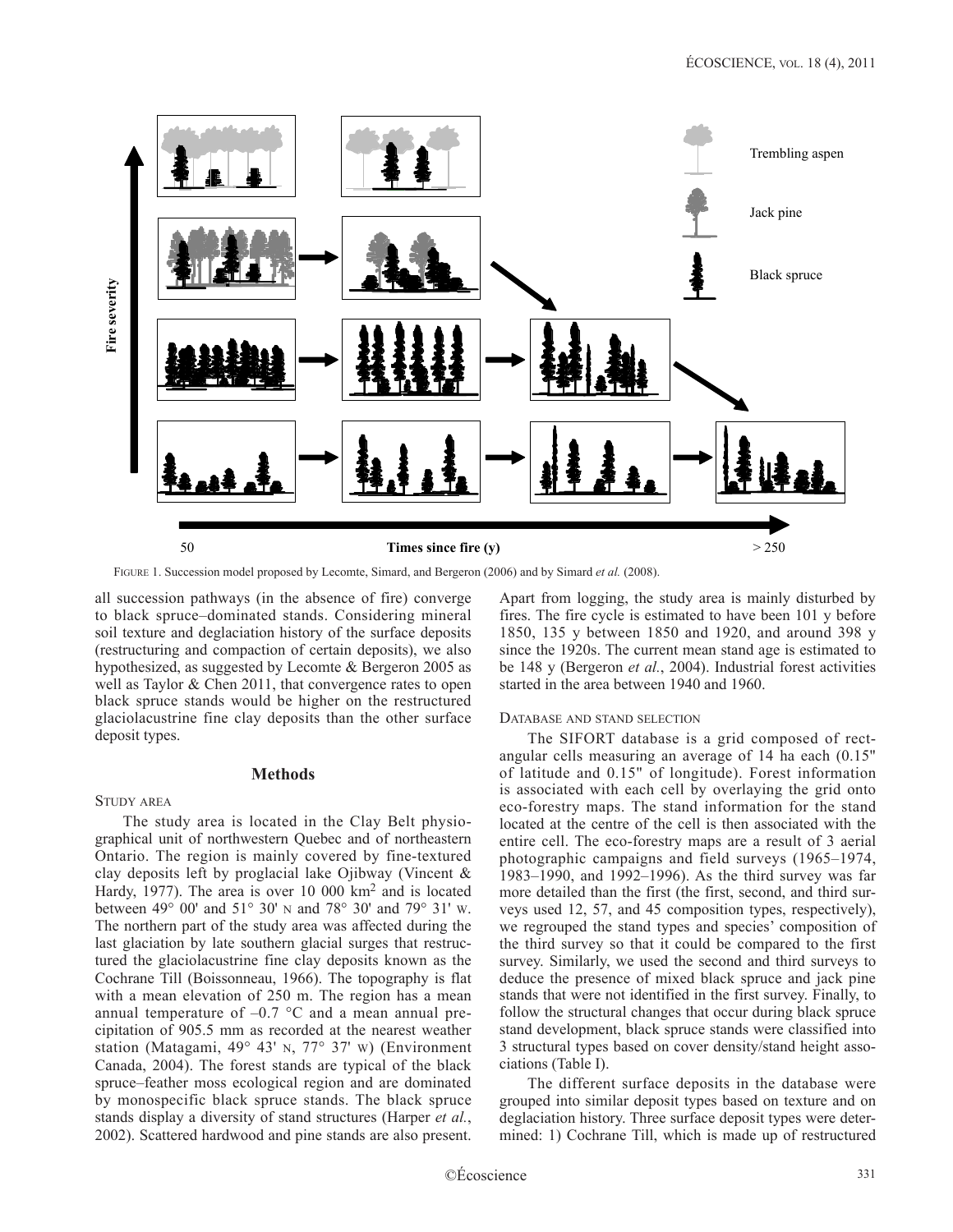| Forest          | Structural stage                       | Abbreviation<br>Description |                                                                                                                     | $\,n$ | Relative abundance by<br>surface deposit type $(\% )$ |      |        | Mean stand             | Age              |
|-----------------|----------------------------------------|-----------------------------|---------------------------------------------------------------------------------------------------------------------|-------|-------------------------------------------------------|------|--------|------------------------|------------------|
| cover<br>type   | or species<br>composition <sup>1</sup> |                             |                                                                                                                     |       | Cochrane<br>Till                                      | Clay | Coarse | age in 1965<br>$(y)^2$ | interval<br>used |
|                 |                                        |                             |                                                                                                                     |       |                                                       |      |        |                        |                  |
| Hardwoods       | Trembling aspen                        | TA                          | > 75% of the forest cover is composed<br>of aspen                                                                   | 260   | 0.2                                                   | 2.6  | 2.7    | 68                     | $72 - 169$       |
| Mixed<br>stands | Aspen/<br>conifer                      | <b>TAC</b>                  | 25% of the forest cover is composed of<br>aspen and 50-75% of a mix of conifers or<br>by black spruce               | 560   | 1.5                                                   | 3.4  | 8.2    | 92                     | $72 - 286$       |
|                 | Hardwood/<br>jack pine                 | <b>HJP</b>                  | 25–50% of the forest cover is composed<br>of a mix of hardwoods and 50–75%<br>of jack pine                          | 690   | 0.5                                                   | 6.2  | 10.0   | 68                     | $72 - 168$       |
|                 | Pine/conifer                           | $_{\rm JPC}$                | 25% of the forest cover is composed of<br>jack pine and 50–75% of a mix of conifers<br>or black spruce              | 939   | 1.3                                                   | 7.9  | 12.1   | 79                     | $74 - 218$       |
| Conifers        | Jack pine                              | JP                          | > 75% of the forest cover is composed<br>of jack pine                                                               | 1935  | 1.6                                                   | 13.1 | 41.1   | 65                     | $72 - 168$       |
|                 | Balsam fir                             | <b>BF</b>                   | $> 75\%$ of the forest cover is composed<br>of balsam fir                                                           | 263   | 1.3                                                   | 1.4  | 1.4    | 168                    | $92 - 268$       |
|                 | Black spruce                           | <b>BS</b>                   | > 75% of the forest cover is composed<br>of black spruce                                                            |       |                                                       |      |        |                        |                  |
|                 | Close and<br>productive                | CP                          | The dominant trees create a cover density<br>greater than $60\%$                                                    | 2056  | 8.3                                                   | 15.8 | 4.4    | 103                    | $75 - 168$       |
|                 | Partially open                         | P <sub>O</sub>              | The dominant trees are $> 12$ m and create<br>a cover density between 25 and 60%                                    | 8033  | 54.1                                                  | 30.8 | 10.8   | 159                    | $72 - 283$       |
|                 | Open and<br>unproductive               | <b>OUP</b>                  | The dominant trees are $\leq 12$ m and create<br>a cover density less than 60% (forested<br>bogs are included here) | 4752  | 31.1                                                  | 18.8 | 9.2    | 138                    | $72 - 267$       |
| Total           |                                        |                             |                                                                                                                     | 19488 | 54.0                                                  | 35.3 | 10.7   | 129                    |                  |

TABLE I. Forest cover and structural types retained<sup>1</sup> using the SIFORT database.

<sup>1</sup> Larch, white birch, or mixed white birch and conifer forest cover types were not retained as they were present on less than 5% of the landscape.

<sup>2</sup> Mean stand ages have been calculated using the time since fire date, which was estimated by subtracting the date of the aerial photograph from the fire date recorded on the fire history maps (Bergeron *et al*., 2004).

fine-textured glaciolacustrine clay deposits that contain a small proportion of coarse grains; this surface deposit covers the northern part of the study area; 2) fine-textured glaciolacustrine clay deposits that primarily cover the southern part of the study area; and finally 3) coarsetextured deposits composed of sand, coarse till, rock, and thin deposits. The coarse deposits are dispersed over the entire study area (Saucier *et al.*, 1994). Deposits that were classified as organic in the third survey were assigned to the clay or Cochrane Till deposit types depending on their geographical location (south or north), as forest stands observed on organic soils result in paludification and hence are not a permanent geomorphological feature. In this case, and at the scale of the photo interpretation of the stands, organic soils are less likely to develop on coarsetextured deposits considering their very weak susceptibility to paludification, except in particular topographic features. Finally, to determine the time since fire (stand age) for each cell, the SIFORT database was overlaid onto the fire history map of the study area (Bergeron *et al.*, 2004). Fires that occurred prior to 1880 were dated using the age of the trees established after the last fire or by dating fire scars on surviving trees. Historical records and aerial photographs were used for fires that occurred after 1880.

The cells that were non-forested (*i.e.*, lake, flooded area, sand pit, urban or agricultural area, transmission lines), had been disturbed by human activity (clear or partial cut, plantation, old fields), or had been severely disturbed by fires, insect outbreaks, or windthrow since 1965 according to disturbance indications in the SIFORT database were removed. Furthermore, cells classified as peatland in the 3 surveys were considered to be permanent peatlands related to the topography of the site and were likewise removed. Overall, it was possible to determine a time-since-fire age, an initial forest type (type at the first survey), and a succession type (type at the third survey) for 31103 cells. To ensure that the initial forest types retained were representative of forest stand succession at the landscape scale, we analyzed only the forest types that occupied more than 5% of the landscape. Similarly, we retained by initial forest types only the succession types that represented more than 10% of the transitions observed. Finally, to satisfy statistical requirements of a goodness-of-fit test (Hosmer & Lemeshow, 2000), we truncated and log transformed the chronosequence. Retained stand age intervals by initial forest cover type are presented in Table I. In the end, 19 488 cells were used to establish the succession models and to estimate transition rates.

# Statistical analyses, semi-markov chains,

#### and stand persistence

Taking into account the uncertainty associated with the aerial photo interpretation of forest cover types, the changes in classification attributes between the 2 surveys, and the uncertainty associated with historical fire maps, we limited our study to semi-Markov chains built around a model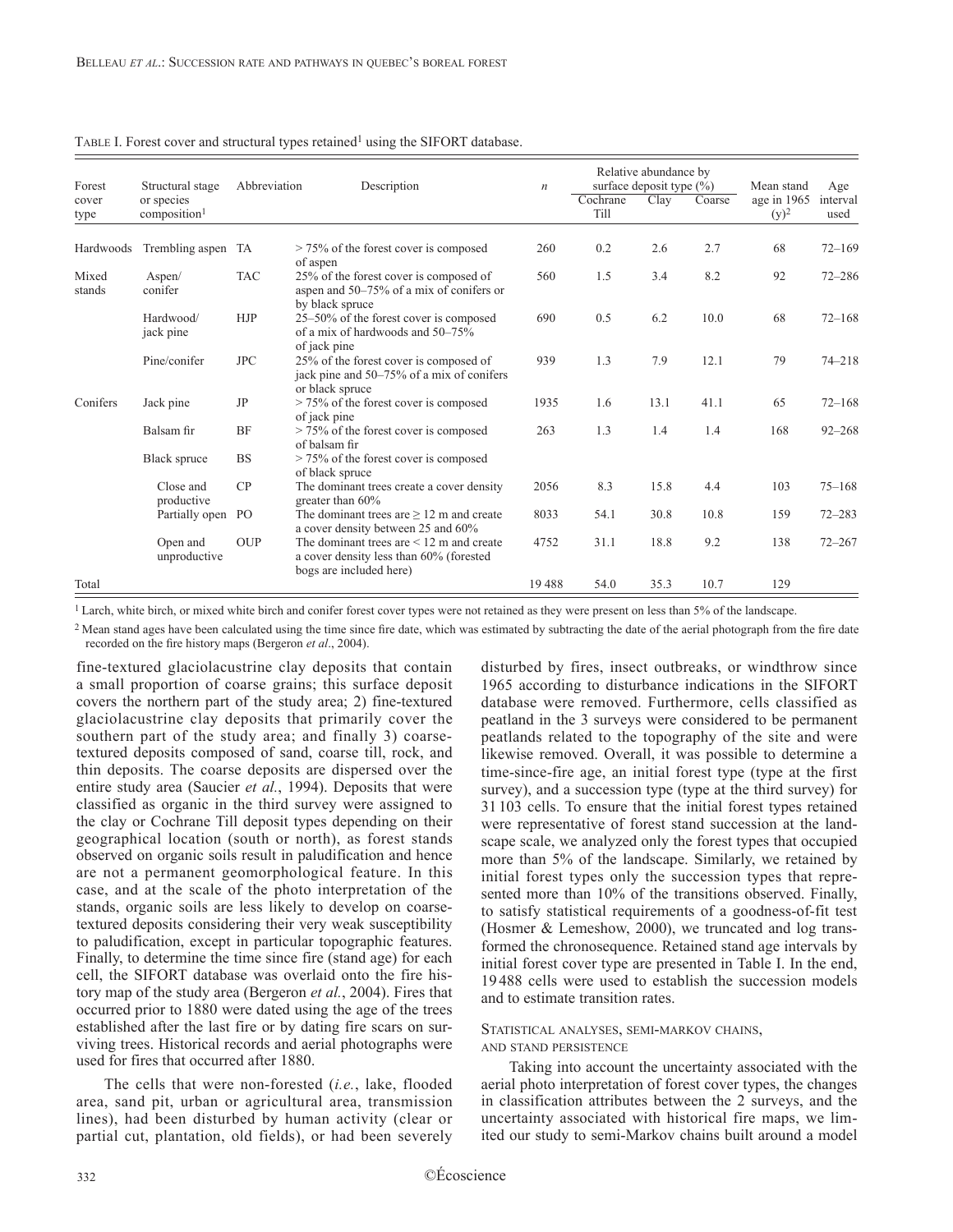proposed in the literature and the moment of observed maximum change. Markov chains are stochastic processes through which a future state is predicted from the current state while ignoring previous states (Karlin, 1968; Kemeny & Snell, 1976). They are commonly used to model forest succession (Yemshanov & Perera, 2002; Taylor, Chen & Vandamme, 2009) as they accommodate most modelling requirements and may be built from low acquisition cost data, including forest aerial surveys. Simple Markov chains may not reflect the reality of forest succession, because tree longevity and growth favours the maintenance of forest stands in the same state for a certain amount of time. A more realistic approach is to use latent phases in succession and to consider semi-Markov chains that are in part related to the time elapsed in a state (Howard, 1971; Acevedo, Urban & Alban, 1995; Acevedo, Urban & Shugart, 1996). We tested model selection using Likelihood Ratio and change in Akaike's Information Criterion (AIC) in order to ensure that stand age and surface deposits were considered as critical variables for the establishment of the transition phase and the rate of transition (Hobbs & Hilborn, 2006). The AIC approach provides information regarding the effect of adding or using certain independent variables or effects (simple *versus* interaction or cumulative effects) in the model *versus* increasing capacity to approximate the dependant variable. This is done by calculating Akaike weights (w<sub>r</sub>) amongst several models evaluated independently of their statistical level of significance. The Akaike weights take values from 0 to 1 and order the models from the poorest to the best on their ability to approximate the dependant variable. Models with a  $w_r$  higher than 0.9 were considered to be the best. We compared models that included the individual main effects of surface deposits and stand age, as well as their interaction, for each initial forest cover type. The Likelihood Ratio and AIC were calculated by performing logistic regressions using the LOGISTIC procedure in the SAS statistical package (software 9.1.3, SAS Institute Inc. 2002–2003, Cary, North Carolina, USA).

Based on the variables included in the best model selected, we determined the moment of maximum transition and the age at which the latent phase ended for each initial forest cover type that possessed a noticeable age effect using a simplification of Pearson's Chi square approach (Legendre & Legendre, 1998). We calculated a deviance between the age distribution of the overall stands observed during the first survey for each forest type and surface deposit combination (if the surface deposits noticeably influenced the transition events) and the age distribution of the stands that experienced state changes between the first and the third surveys. For each forest type–surface deposit combination, we searched for the age or age interval that showed a significantly higher proportion of stands in transition. These age intervals were considered to be indicative of the break age window. The onset of the break age window was considered to be the end of the latent phase. Note that the breaking age was set as the third survey stand age because we could not determine exactly when a change had occurred between the surveys but we did know that the third survey age was the maximum age at which this transition could have occurred. Similarly, the transition rate during the transition phase was calculated as the ratio of the number of stands that changed state between the first and third surveys and the total number of stands. The probability of transiting to different states when a transition did occur was established based on the proportion of all the succession types that could be reached in the third survey. Finally, to predict how quickly certain forest types will disappear on the landscape or reach a quasi steady state in the absence of fire, we examined the transition characteristics of each forest type over time by using matrix calculations for each surface deposit type with a time interval of 23 y. We considered the quasi steady state as being the state that will remain on the landscape for a very long time  $($  > 500 y) in the absence of stand-replacing disturbance.

# **Results**

# Age and influence of surface deposits

Runs for each initial forest type (Table I), the model selection analyses presented in Table II, indicate that the model including the interaction between surface deposits and stand age was the best model for almost all of the 9 initial types. The interaction model possessed an Akaike weight  $(w_r)$  higher than 0.9 for 6 of the 9 initial forest cover types. The trembling aspen stands (TA) also seem to be largely influenced by surface deposit and stand age, with an interaction model scoring the transition event at 0.89. In contrast, the mixed conifer/jack pine and conifer/trembling aspen types showed the highest score for the surface deposit main effect model. However, the  $w_r$  for these last 3 initial forest cover types was still less than 0.9, indicating that a clear model selection was not achieved. Thus, the possibility that other models might better approximate these transition events should not be ignored.

# Succession pathways

Our analysis of the 19 488 SIFORT cells found that, in the absence of fire, shade-intolerant pioneer species (jack pine or trembling aspen) succeeded in a unidirectional fashion into a mixed state composed of more-shadetolerant species (mixed conifer/jack pine or conifer/ trembling aspen), with these mixed stands then succeeding into diverse (closed or partially open) black spruce stand structures. The partially open black spruce stand structure was a key transition state that was part of most mixed stand pathways. The mixed stands either succeeded directly into partially open black spruce stands or succeeded first into closed black spruce stands and eventually into partially open black spruce stands. Pathways starting with black spruce displayed 2 different trajectories: a productive one, beginning with young productive closed stands that changed to open and less productive stands, and a second, less productive trajectory that started with young open stands that in general remained structurally unchanged, or exceptionally changed to a more productive state before ultimately breaking down and returning to an open stand structure (Figure 2).

There was a higher abundance of pioneer species such as jack pine and trembling aspen, and conversely a decreasing abundance of open unproductive black spruce stands,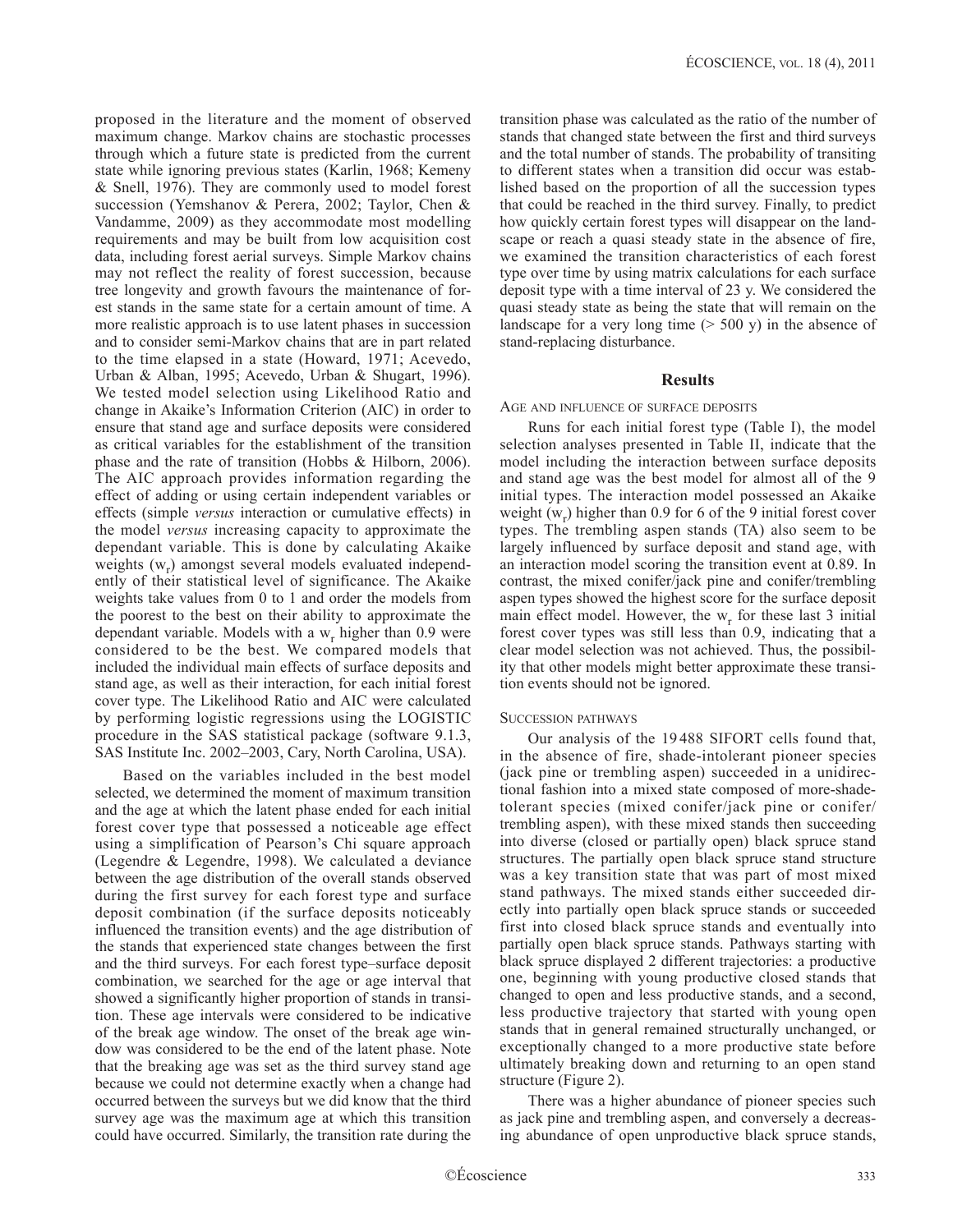| Initial forest<br>cover type | Models compared           | Log likelihood | Degrees of freedom (DF) | <b>AIC</b> | $W_r$ |
|------------------------------|---------------------------|----------------|-------------------------|------------|-------|
| TA                           | Surface deposit (SurfDep) | $-160.8573$    | 3                       | 327.7146   | 0.11  |
|                              | Log (Stand age)           | $-169.0658$    | $\overline{c}$          | 342.1316   | 0.00  |
|                              | SurfDep Log (Stand age)   | $-155.7194$    | 6                       | 323.4388   | 0.89  |
| <b>TAC</b>                   | Surface deposit (SurfDep) | $-371.2189$    | 3                       | 748.4378   | 0.88  |
|                              | Log (Stand age)           | $-375.6050$    | $\mathfrak{2}$          | 755.2100   | 0.03  |
|                              | SurfDep Log (Stand age)   | $-370.4898$    | 6                       | 752.9796   | 0.09  |
| <b>HJP</b>                   | Surface deposit (SurfDep) | $-452.9134$    | 3                       | 911.8268   | 0.00  |
|                              | Log (Stand age)           | $-459.2255$    | $\overline{c}$          | 922.4510   | 0.00  |
|                              | SurfDep Log (Stand age)   | $-435.3076$    | 6                       | 882.6152   | 1.00  |
| <b>JPC</b>                   | Surface deposit (SurfDep) | $-647.8922$    | 3                       | 1301.7844  | 0.74  |
|                              | Log (Stand age)           | $-649.5900$    | 3                       | 1305.1800  | 0.14  |
|                              | SurfDep Log (Stand age)   | $-643.6803$    | 9                       | 1305.3606  | 0.12  |
| JP                           | Surface deposit (SurfDep) | $-1203.4981$   | 3                       | 2412.9962  | 0.00  |
|                              | Log (Stand age)           | $-1304.8977$   | $\overline{c}$          | 2613.7954  | 0.00  |
|                              | SurfDep Log (Stand age)   | $-1176.9629$   | 6                       | 2365.9258  | 1.00  |
| BF                           | Surface deposit (SurfDep) | $-107.396$     | 3                       | 220.7920   | 0.04  |
|                              | Log (Stand age)           | $-112.6626$    | $\mathfrak{2}$          | 229.3252   | 0.00  |
|                              | SurfDep Log (Stand age)   | $-101.2278$    | 6                       | 214.4556   | 0.96  |
| BS_CP                        | Surface deposit (SurfDep) | $-1199.7748$   | 3                       | 2405.5496  | 0.00  |
|                              | Log (Stand age)           | $-1083.0197$   | 3                       | 2172.0394  | 0.03  |
|                              | SurfDep Log (Stand age)   | $-1073.4783$   | 9                       | 2164.9566  | 0.97  |
| BS PO                        | Surface deposit (SurfDep) | $-5390.2399$   | 3                       | 10786.4798 | 0.00  |
|                              | Log (Stand age)           | $-5461.6214$   | 3                       | 10929.2428 | 0.00  |
|                              | SurfDep Log (Stand age)   | $-5378.4286$   | 9                       | 10774.8572 | 1.00  |
| BS OUP                       | Surface deposit (SurfDep) | $-2807.9060$   | 3                       | 5621.8120  | 0.00  |
|                              | Log (Stand age)           | $-2859.6796$   | 3                       | 5725.3592  | 0.00  |
|                              | SurfDep Log (Stand age)   | $-2785.0838$   | 9                       | 5588.1676  | 1.00  |

| TABLE II. AIC model selection parameters. See Table I for definition of the initial forest cover type abbreviation |  |  |  |
|--------------------------------------------------------------------------------------------------------------------|--|--|--|
|                                                                                                                    |  |  |  |

along a gradient from Cochrane Till to coarse deposits (Figure 2). Along the same gradient, we also observed a simplification of the main successional pathways, as illustrated by the fewer transitions (arrows) that occurred at higher rates  $(i.e., > 0.2)$ . However, on clay there were many secondary succession paths characterized by a transition rate between 0.2 and 0.1. Finally, we also observed a transfer of the steady state from the very open, unproductive black spruce stands to the partially open, more productive black spruce stands until equilibrium between these 2 states occurred on the coarse deposits. Overall, succession pathways occur on all surface deposits, but with different frequencies. In general, the rate of convergence to open black spruce states was fastest on the Cochrane Till, slowest on the coarse deposits, and of intermediate speed on the finetextured deposits.

#### Transition parameters

Stand age at the beginning of the transition phase was highly variable (Table III). The stands composed of pioneer species such as jack pine and trembling aspen and their associated mixed stands (*e.g*., black spruce and pioneer species) generally started to change before they were 100 y old. However, mixed stands tended to change at a slightly older age than pure pioneer species stands. The closed and partially open black spruce stands that currently dominate the landscape generally changed at an age older than 100 y. Occasionally, young open unproductive black spruce stands succeeded into closed stands at ages between 60 and 200 y old. The length of this phase is strongly dependant on the type of surface deposit and on the initial openness of the stand. In the case of the clay and coarse deposits, equilibrium between the partially open and the very open black spruce stands occurred at an age of 120 y (Figure 3). Our chronosequence for this analysis did not allow us to determine if this equilibrium would be maintained if stands reached an age older than 290 y.

The transition rates were generally higher than 0.4, except for the unproductive black spruce convergent states, which displayed rates as low as 0.264 and 0. More specifically, the majority of the stands developing on the Cochrane Till showed higher transition rates than the ones on the other surface deposit types. One exception to this was the open unproductive black spruce state, which showed a higher rate of transition to a denser state on clay sites than on the Cochrane Till.

The persistence of stand states for each succession pathway and each surface deposit type are illustrated in Figure 3. In general, we observed that the convergence of the stands to a partially open or to an open state took less than 300 y. The rapidity with which the convergent open state was reached appeared to be related to the surface deposits, with the fastest rates on the Cochrane Till and the slowest on the coarse deposits. On coarse deposits, open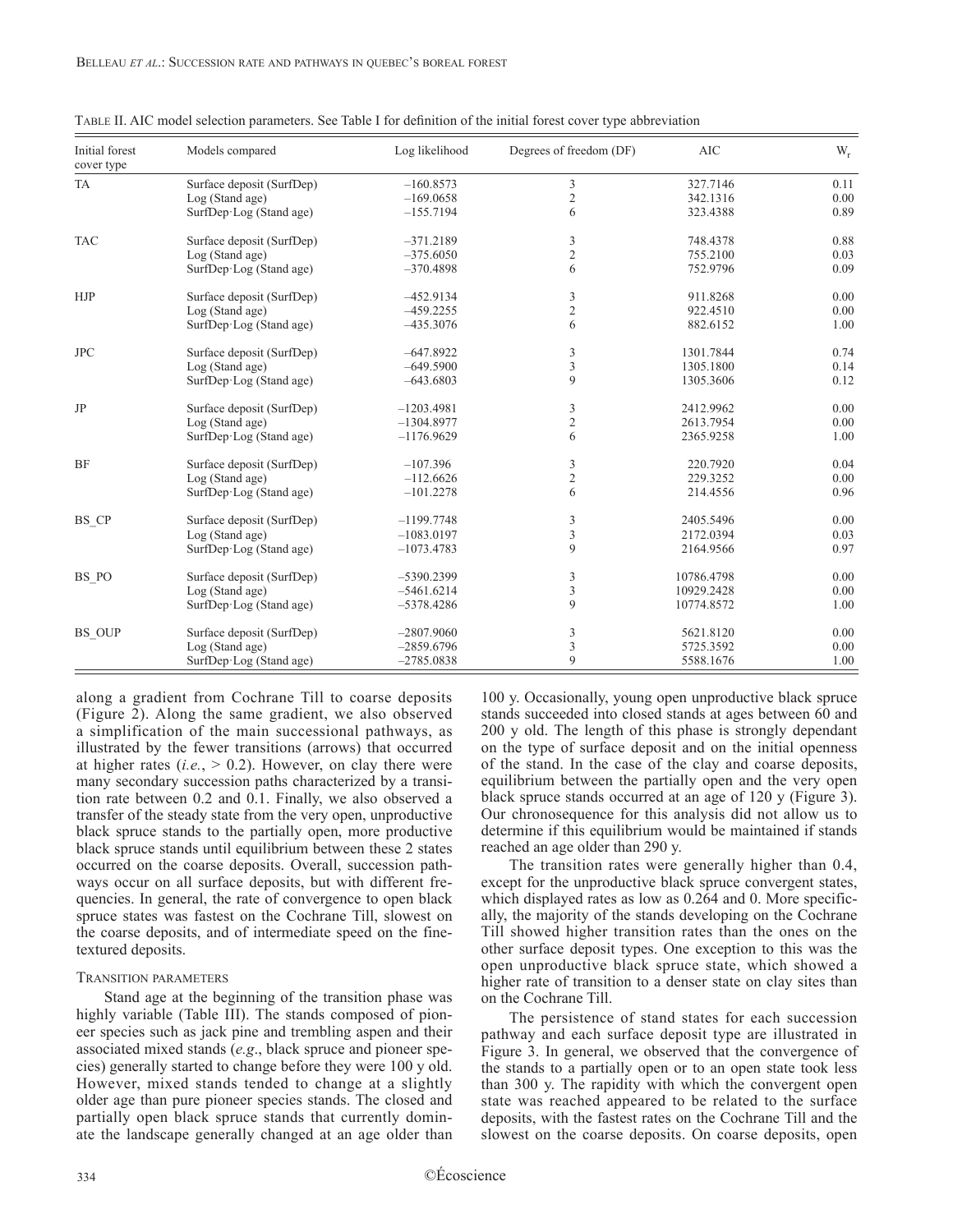| Forest                 | Surface       | Transition | Transition |          |            | Probability of a different forest cover type when transition occurs |           |          |  |
|------------------------|---------------|------------|------------|----------|------------|---------------------------------------------------------------------|-----------|----------|--|
| cover type deposit     |               | age(y)     | rate       | JPC      | <b>TAC</b> |                                                                     | <b>BS</b> |          |  |
|                        | type          |            |            |          |            | $\overline{CP}$                                                     | PO        | OUP      |  |
| <b>TA</b>              | Cochrane Till | 72         | 0.712      | $\Omega$ |            | $\Omega$                                                            | $\theta$  | $\Omega$ |  |
|                        | Clay          | 74         | 0.371      |          |            |                                                                     |           |          |  |
|                        | Coarse        | 72         | 0.569      |          |            |                                                                     |           |          |  |
| <b>TAC</b>             | Cochrane Till | 74         | 0.597      |          |            | 0.365                                                               | 0.378     | 0.257    |  |
|                        | Clay          | 76         | 0.592      |          |            | 0.444                                                               | 0.223     | 0.333    |  |
|                        | Coarse        | 81         | 0.442      |          |            | 0.261                                                               | 0.739     | $\theta$ |  |
| <b>HJP</b>             | Cochrane Till | 72         | 0.417      |          |            |                                                                     |           |          |  |
|                        | Clay          | 77         | 0.382      |          |            |                                                                     | $\Omega$  |          |  |
|                        | Coarse        | 72         | 0.676      | 0.812    |            |                                                                     | 0.188     | 0        |  |
| <b>JPC</b>             | Cochrane Till | 122        | 0.529      |          |            |                                                                     | 0.696     | 0.304    |  |
|                        | Clay          | 87         | 0.586      |          |            | 0.354                                                               | 0.477     | 0.169    |  |
|                        | Coarse        | 90         | 0.514      |          |            |                                                                     | 0.750     | 0.250    |  |
| JP                     | Cochrane Till | 90         | 0.606      |          |            |                                                                     |           | $\Omega$ |  |
|                        | Clay          | 78         | 0.577      |          |            |                                                                     |           |          |  |
|                        | Coarse        | 90         | 0.497      |          |            |                                                                     |           | 0        |  |
| <b>BF</b>              | Cochrane Till | 92         |            |          |            | 0.144                                                               | 0.698     | 0.158    |  |
|                        | Clay          | 92         |            |          |            | 0.138                                                               | 0.632     | 0.230    |  |
| BS_CP                  | Cochrane Till | 146        | 0.863      |          |            |                                                                     | 0.620     | 0.380    |  |
|                        | Clay          | 117        | 0.852      |          |            |                                                                     | 0.870     | 0.130    |  |
|                        | Coarse        | 92         | 0.791      |          |            |                                                                     |           | 0        |  |
| BS_PO                  | Cochrane Till | 196        | 0.629      |          |            |                                                                     |           |          |  |
|                        | Clay          | 167        | 0.508      |          |            |                                                                     |           |          |  |
|                        | Coarse        | 196        | 0.422      |          |            |                                                                     |           |          |  |
| Young                  | Cochrane Till | 92         | 0.264      |          |            |                                                                     |           |          |  |
| $BS_$ OUP <sup>1</sup> | Clay          | 62         | 0.486      |          |            | 0.438                                                               | 0.564     |          |  |
|                        | Coarse        | 78         | 0.750      |          |            | 0.619                                                               | 0.381     |          |  |
| Old                    | Cochrane Till | 283        | $\theta$   |          |            |                                                                     |           |          |  |
| BS_OUP                 | Clay          | 118        | 0.352      |          |            |                                                                     |           |          |  |
|                        | Coarse        | 122        | 0.581      |          |            |                                                                     |           |          |  |

TABLE III. Transition parameters estimated from the first and third forest surveys for each forest cover and surface deposit type  $(n = 19488)$ ; base time interval =  $23$  y). Forest cover types as in Table II.

<sup>1</sup> These stands may have established after low-severity fires; they follow succession paths similar to pioneer species and may experience canopy closure in young stages before becoming taller and open again.

unproductive stands never occupied more than 50% of the landscape. In particular, Figure 3 illustrates that residence times of jack pine stands were longest on coarse deposits, intermediary on Cochrane tills, and shortest on clays. The time of residence for the trembling aspen stands was more variable between the different surface deposit types. Specifically, the trembling aspen stands and the mixed aspen stands showed longer residence times on the clay deposits than on the coarse deposits. Finally, considering that black spruce stands show 2 significantly different initial states in terms of canopy openness of the young stands, we estimated 2 possibilities of persistence. In the case of the trajectory starting with closed young black spruce stands, we observed an increasing time of residence from coarse deposits to Cochrane tills, while the opposite trend was observed for the trajectory starting with open young black spruce stands. In this last case, we observed an increasing canopy closing gradient with the possibility for complete stand closure on clay and coarse deposit sites but not on Cochrane Till.

# **Discussion**

# Composition and structural changes

Similar to previous chronosequence studies (Gauthier, De Grandpré & Bergeron, 2000; Harper *et al.*, 2002; 2003; 2005; Lecomte & Bergeron, 2005; Lecomte, Simard &

Bergeron, 2006; Simard *et al.*, 2008), our succession models are in accordance with a convergence of species composition to black spruce–dominated stands regardless of the initial species composition (Figure 2). Since the rate of convergence decreased along a gradient of surface deposits that goes from the Cochrane Till to coarse deposit types, and because stands on the different surface deposit types showed a preference to either converge to open or closed black spruce stands, our results support the idea that paludification is the process that drives the succession pathways (Harper *et al.*, 2002; Fenton *et al.*, 2005; Lecomte & Bergeron, 2005; Fenton *et al.*, 2006), but that it may act differently according to different surface deposit types. For jack pine stands, as suggested by Donnegan and Rebertus (1999), the xeric nature of the deposit can explain in part the lower rate of convergence. Individual growth rates are slower on xeric surface deposits than on richer, mesic deposits, such as clays. This slower growth rate results in longer life spans for individuals on xeric than on mesic surface deposits. The difference in life spans for the different types of deposits explains both our findings and those of Cogbill (1985) and Harper *et al.* (2002), who also found a faster convergence of jack pine to black spruce on clay than on coarse deposits. In contrast to jack pine, the succession pathways for trembling aspen indicate that some of these stands will succeed to closed black spruce stands on the Cochrane Till (Figure 3). This suggests, as observed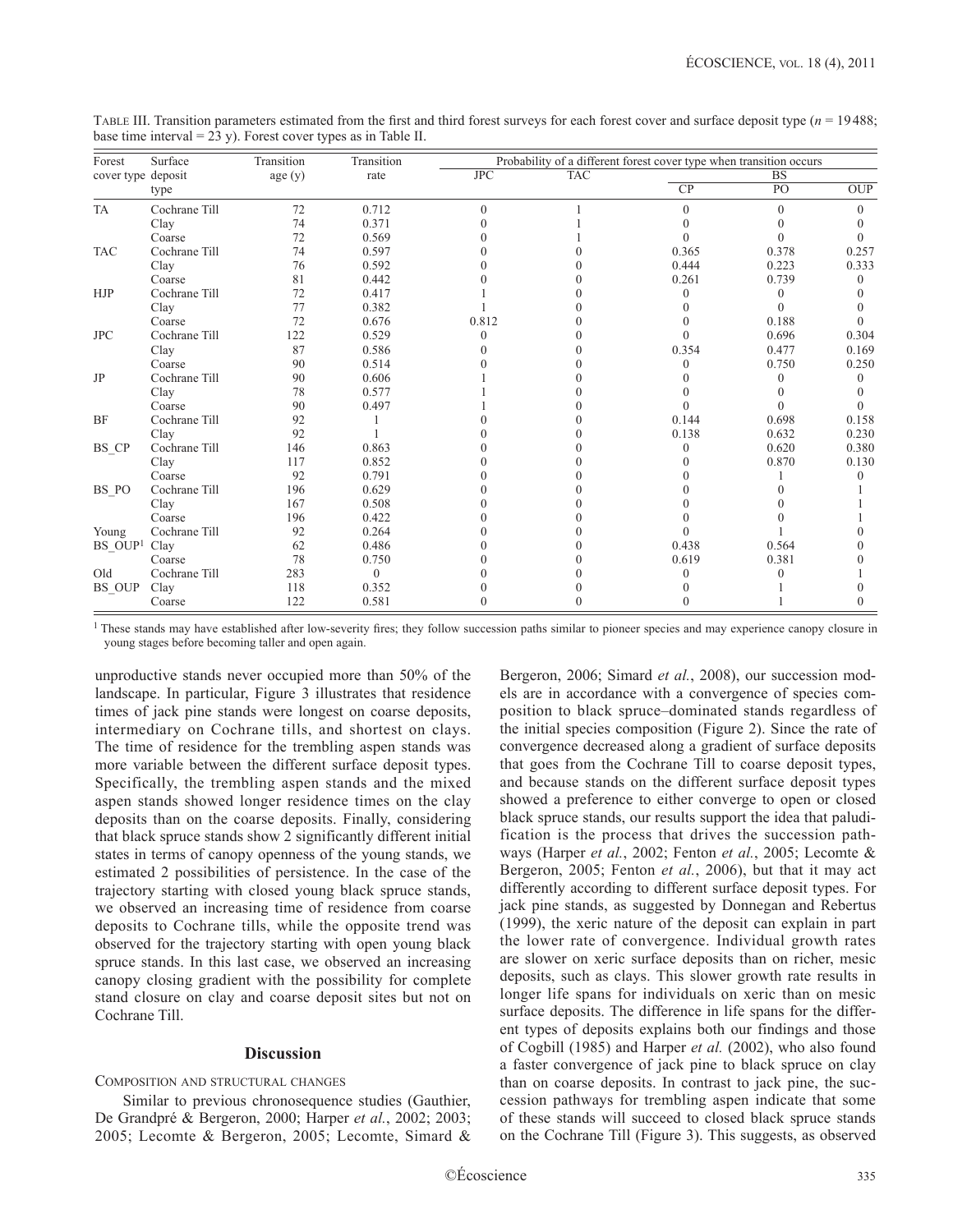by Légaré, Paré & Bergeron (2005), that the presence of aspen can counteract the process of paludification, enabling aspen stands to change into productive closed black spruce stands before ultimately changing into open or partially open black spruce stands regardless of the surface deposit's susceptibility to paludification.

Depending on the stand composition type and surface deposit, our results concerning the onset of the transition phase (Table III) are similar to the ones proposed for the northern boreal mixedwood forest by Yemshanov and Perera (2002). Excluding fir and black spruce stands that are considered in the literature to be climax species, it appears that cover change will begin early in stand development. We note in the literature that cover changes usually begin between 50 and 150 y after the last stand-replacing disturbance, and that the persistence time period of the species on the landscape is highly variable, between 100 and 200 y depending on the succession stage studied (Carleton & Maycock, 1978; Cogbill, 1985; Gauthier, De Grandpré & Bergeron, 2000; Harper *et al.*, 2002; Yemshanov & Perera, 2002; Harper *et al.*, 2003; Pothier, Raulier & Riopel, 2004; Lecomte & Bergeron, 2005). Harper *et al.* (2002) found that trembling aspen could persist more than 200 y on coarse, thin deposits. Our results show that stands composed of pioneer species such as jack pine and trembling aspen start to change at around 70 to 120 y old. However, the time of residence we evaluated was consistently longer than the ones in the scientific literature, which are between 145 and 352 y. We recognize that the use of a constant transition rate for a given age may favour an over-evaluation of the time of residence in the landscape. Our method appears to be more applicable to short-lived species with fast transition rates (higher than 0.5). These species usually rapidly disappear to the benefit of more shade-tolerant species. The narrow analysis window (23 y) provided by the SIFORT database may also have limited our capacity to detect high transition rates occurring in a narrow break age window. The majority of the stands of certain cover types, such as trembling aspen, in our study area established themselves after fires during the 1910s and 1920s and were consequently younger (less than 75 y old) than the active transition phase during the 23 y of our database (approximately 1970–1993). Furthermore, in regard to the trembling aspen stands, Bergeron (2000) and a study currently in progress (S. Gautier-Éthier, pers. comm.) suggest a high recurrence of self-replacing forest dynamics in the Quebec boreal mixedwood forest. This could also partly explain the very long persistence observed for this type of stand (more than 200 y). Finally, considering that the mean stand age is lower on clay and coarse deposits compared to the Cochrane Till, the absence of complete landscape convergence to open black spruce stands on these surface deposit types could be attributed to a potentially shorter fire cycle (Bergeron *et al.*, 2004). As the organic layer growth rate is low on coarse deposits, the majority of stands on this surface deposit type never reached the unproductive open stand state in the period analyzed. On coarse deposits, stands mostly converged to partially open black spruce stands that could be attributed to the dryness of the site rather than to the process of paludification. In the study area, paludification on coarse

deposits is rare and tends to be locally limited to particular topographic features such as rock crevices or depressions on hilltops.



FIGURE 2. General transition pathways considering surface deposit type: a Lecomte and Bergeron (2005) and Simard *et al.* (2008) succession model validation. Arrow thickness is proportional to the transition rate between forest cover types. Circle size is proportional to the abundance of the forest cover type in 1965. Stand cover type abbreviations are balsam fir (BF), close productive black spruce (BS\_CP), partially open black spruce (BS\_PO), open unproductive black spruce (BS\_OUP), jack pine (JP), mixed jack pine and conifer (JPC), mixed hardwood and jack pine (HJP), trembling aspen (TA), and mixed aspen and conifer (TAC).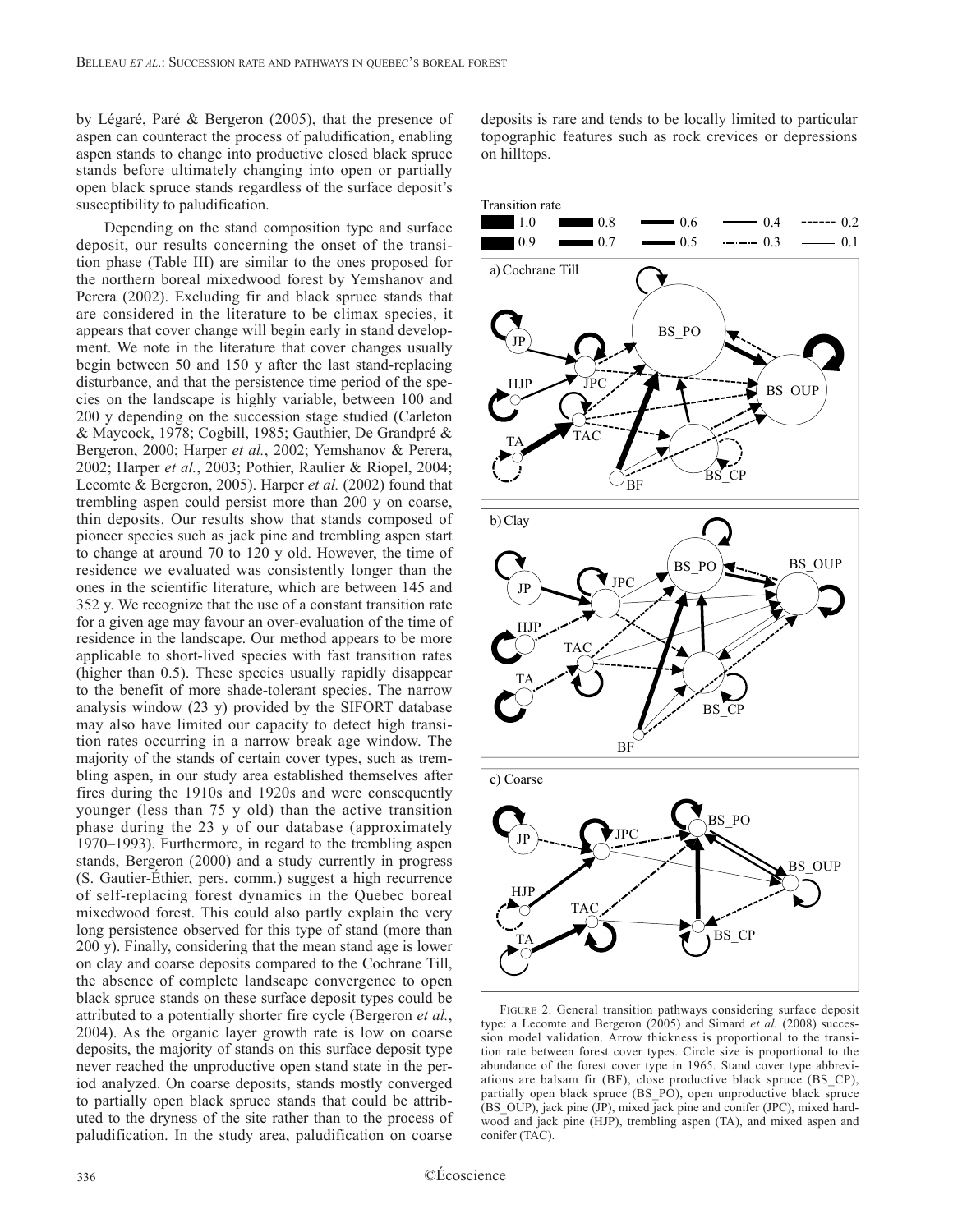

FIGURE 3. Landscape scale persistence (y) of the major forest cover types by surface deposit. For each surface deposit, graphs show complete succession paths from the pioneer species to the expected climax composition. Jack pine–dominated stands are indicated by black triangles and jack pine/conifer mixed stands by white triangles; trembling aspen–dominated stands are indicated by black circles and aspen/conifer mixed stands white circles; closed productive black spruce stands are indicated by black squares and partially open stands by white squares. Finally, the open and unproductive stands are illustrated by a continuous line without symbols.

The succession pathways established by our study also enabled us to investigate the major structural changes that happen in black spruce stands during their development. In our study area, these changes have mainly been studied by Harper *et al.* (2002; 2003; 2005), Lecomte and Bergeron (2005), Simard *et al.* (2008), and by St-Denis, Kneeshaw, and Bergeron (2010). These studies have shown that, in the absence of fire, changes in stand height and total basal area of dead and live trees are more important than changes in composition. These studies proposed a first opening phase between 75 to 175 y old followed by a second opening phase at 200 y old; these phases caused a decrease in tree height. There is no consensus on the different phases for stands established after low-severity fires, where the organic layer is thick from the onset of succession. It appears that a certain proportion of stands may be able, when they are relatively young (*i.e.*, less than 100 y old), to succeed to closed stands before eventually developing into open black spruce stands. The manner in which we have grouped the different black spruce into stand structural types appears to accurately reflect these structural changes through time. We observed, as did Lecomte, Simard, and Bergeron (2006) and Simard *et al.* (2008), 2 succession pathways, with one being closed in structure and the other open. We suspect, in light of Lecomte, Simard, and Bergeron (2006), that the closed pathway is initiated by severe fire, following which stands go from a closed stage to a partially open one before they eventually succeed to a very open and short canopy stage. The second open pathway is likely the result of lowseverity fires where a certain amount of the forest floor organic layer is left unburnt. Stands in the open pathway start with an open canopy stage that is maintained through time, although some of these stands may succeed briefly to a partially open stand. For this last succession pathway, our evaluation suggests that the closing phase starts between 60 and 120 y and ends between 150 and 250 y after the last fire (Table III). However, since aerial photograph interpretation of the stand structure (tree density and height) is less accurate than direct field basal area measurements, it is hard to compare our results to those obtained by Harper *et al.* (2005) and Lecomte and Bergeron (2005). Another limitation is the use of fire history maps to evaluate the real age of black spruce stands that have escaped fire for a long time, as this approach may underestimate the age at which stands start to change and their persistence time on the landscape. Cyr *et al.* (2005) used 14C dates to demonstrate that some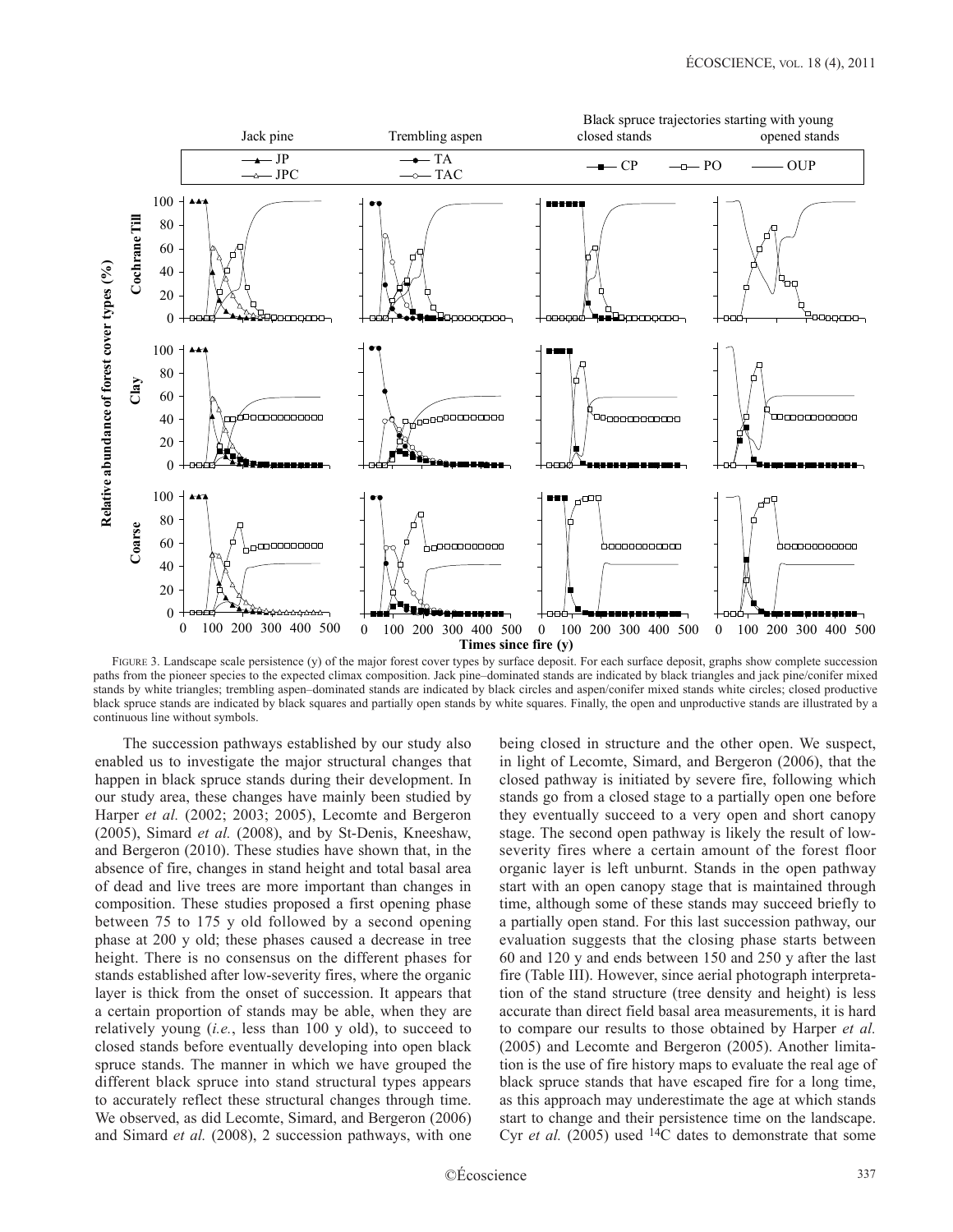forest stands assigned to a relatively recent fire episode (between 200 and 300 y ago) had in reality not burned for as long as 1000 y. Nevertheless, the 2 succession pathways of the black spruce stands appear to be dependent on the surface deposit type, the stand age (Fenton *et al.*, 2005; 2006), and the residual thickness of the organic layer left after the passage of a fire (Lecomte, Simard & Bergeron, 2006; Simard *et al.*, 2008).

## PALUDIFICATION SUSCEPTIBILITY

In regard to the succession patterns and paludification mechanisms proposed by chronosequence studies undertaken in our study area (Gauthier, De Grandpré & Bergeron, 2000; Harper *et al.*, 2002; 2003; 2005; Fenton *et al.* 2005; 2006; Lecomte & Bergeron, 2005; Lecomte, Simard & Bergeron, 2006; Simard *et al.*, 2008), the rapidity of convergence to black spruce stands and the breaking age at which the active transition phase starts in our results suggest that different surface deposits show different susceptibilities to paludification. This susceptibility gradient is also suggested by the total convergence of the stands to an open unproductive black spruce stage, with time, on the Cochrane Till, as opposed to the equilibrium between open and partially open black spruce stands that was observed on non-reworked clays of the south and coarse textured deposits (Figure 3). The abundance of the black spruce stands on the Cochrane Till and the total absence of complete closure of the young open stands also suggest that the Cochrane Till sites are more sensitive to paludification than the other surface deposits. Several factors may explain the paludification of sites on the Clay Belt. The high paludification susceptibility observed on the Cochrane Till may be related to the region's deglaciation history, which created a poor drainage network and a high occurrence of iceberg furrows that already show a high degree of paludification (Boissonneau, 1966; Veillette, 1993; Veillette & Thibaudeau, 1995).

## Forest management concerns

Our study confirmed that productive closed stands composed of either black spruce, jack pine, or trembling aspen may succeed to more open unproductive black spruce stands with time. Considering that stands undergoing the paludification process develop a thick organic layer over time and become less productive (Simard *et al.*, 2007), forest managers should be concerned about the productivity of stands growing on surface deposits susceptible to paludification. Young, unproductive, open black spruce stands, associated to low severity fires by Lecomte, Simard and Bergeron (2006), also have a low capacity to succeed toward more productive stand types in the absence of severe disturbance of the soil organic layer. Quebec's current harvesting approach aims to protect soil integrity and to maintain natural regeneration in order to favour rapid canopy closure after harvesting. However, by protecting the organic layer established above the surface deposits, and hence mimicking the effects of low-severity fires, this approach may in fact be inhibiting canopy closure and inducing a loss in site productivity (Lafleur *et al.*, 2010). Our results suggest that the organic layer on surface deposits that are susceptible to paludification (*e.g.*, the Cochrane Till) should

be heavily disturbed during or after harvesting in order to favour the establishment of productive stands (Lecomte, Simard & Bergeron, 2006; Lafleur *et al.*, 2010). Protection of the organic layer may be appropriate on surface deposits that are not as susceptible to paludification (*e.g*., coarsetextured deposits).

## **Acknowledgements**

We thank Quebec's Ministry of Natural Resources for allowing us to use the SIFORT database. We would also like to thank Tembec Inc. and Quebec's Funds in nature and technology research (FQRNT) for the funding they provided. Finally, we are also grateful to the Chaire industrielle CRSNG-UQAT-UQAM en aménagement forestier durable (CAFD), which provided financial and technical support.

## **Literature cited**

- Acevedo, M. F., D. L. Urban & M. Alban, 1995. Transition and gap models of forest dynamics. Ecological Applications, 5: 1040–1055.
- Acevedo, M. F., D. L. Urban & H. H. Shugart, 1996. Models of forest dynamics based on roles of tree species. Ecological Modelling, 87: 267–284.
- Bergeron, Y., 1991. The influence of island and mainland lakeshore landscapes on boreal forest fire regimes. Ecology, 72: 1980–1992.
- Bergeron, Y., 2000. Species and stand dynamics in the mixed woods of Quebec's southern boreal forest. Ecology, 81: 1500–1516.
- Bergeron, Y. & M. Dubuc, 1989. Succession in the southern part of the Canadian boreal forest. Vegetatio, 79: 51–63.
- Bergeron, Y., S. Gauthier, M. Flannigan & V. Kafka, 2004. Fire regimes at the transition between mixed-wood and coniferous boreal forest in northwestern Quebec. Ecology, 85: 1916–1932.
- Black, R. A. & L. C. Bliss, 1978. Recovery sequence of *Picea mariana–Vaccinium uliginosum* forests after burning near Inuvik, Northwest Territories, Canada. Canadian Journal of Botany, 56: 2020–2030.
- Boissonneau, A. N., 1966. Glacial history of northeastern Ontario. I. The Cochrane-Hearst area. Canadian Journal of Earth Sciences, 3: 559–578.
- Carleton, T. J. & P. F. Maycock, 1978. Dynamics of the boreal forest south of James Bay. Canadian Journal of Botany, 56: 1157–1173.
- Cogbill, C. V., 1985. Dynamics of the boreal forests of the Laurentian Highlands, Canada. Canadian Journal of Forest Research, 15: 252–261.
- Cyr, D., Y. Bergeron, S. Gauthier & A. C. Larouche, 2005. Are the old-growth forests of the Clay Belt part of a fire-regulated mosaic? Canadian Journal of Forest Research, 35: 65–73.
- Dix, R. L. & J. M. A. Swan, 1971. The roles of disturbance and succession in upland forest of Candle Lake, Saskatchewan. Canadian Journal of Botany, 49: 657–676.
- Donnegan, J. A. & A. J. Rebertus, 1999. Rates and mechanisms of subalpine forest succession along an environmental gradient. Ecology, 80: 1370–1384.
- Environment Canada, 2004. Canadian Climate Normals 1971– 2000. Online [URL] http://www.climate.weatheroffice.ec.gc. ca/climate\_normals/index.html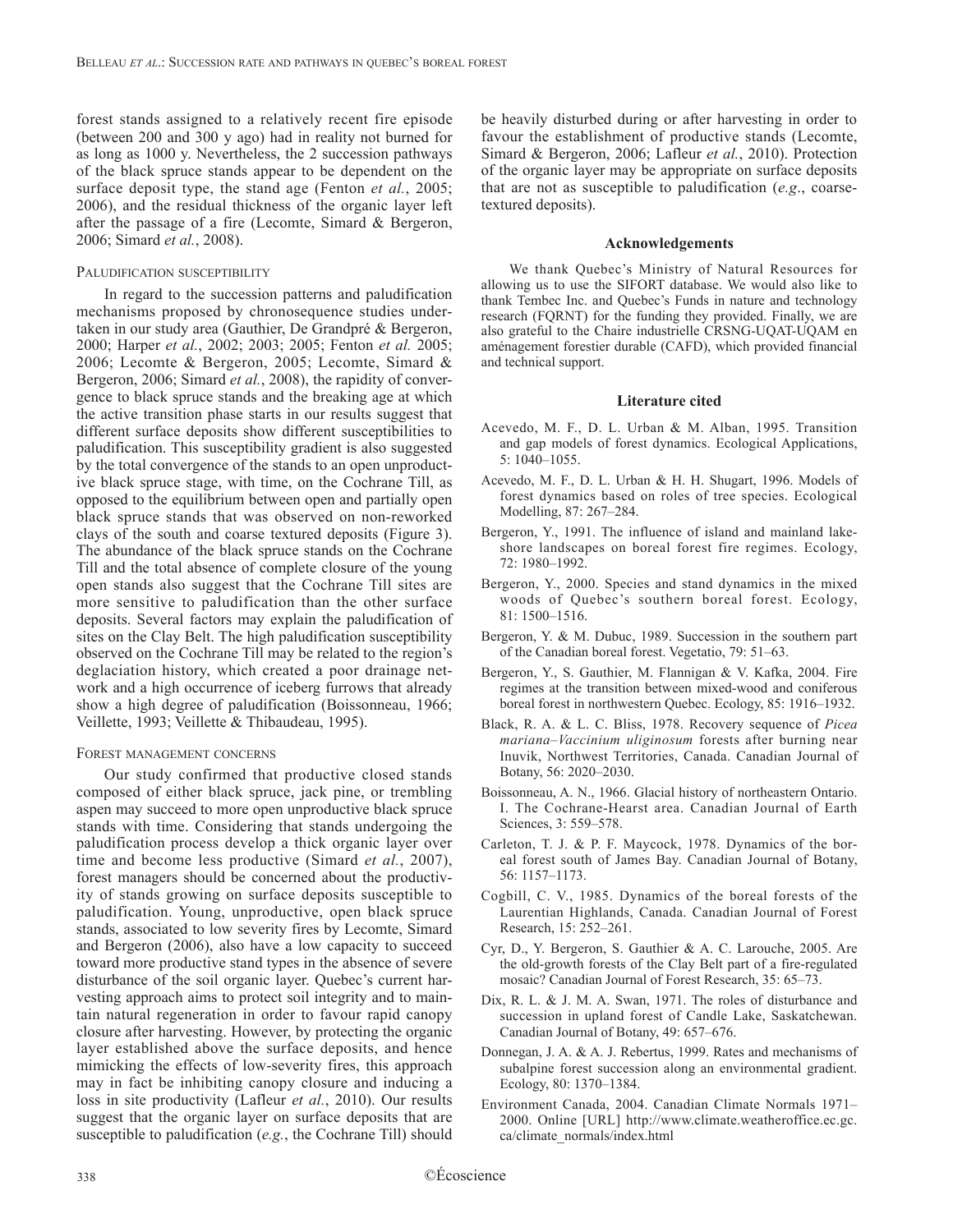- Fenton, N. & Y. Bergeron, 2006. Facilitative succession in a boreal bryophyte community driven by changes in available moisture and light. Journal of Vegetation Science, 17: 65–76.
- Fenton, N., N. Lecomte, S. Légaré & Y. Bergeron, 2005. Paludification in black spruce (*Picea mariana*) forests of eastern Canada: Potential factors and management implications. Forest Ecology and Management, 213: 151–159.
- Fenton, N., S. Légaré, Y. Bergeron & D. Paré, 2006. Soil oxygen within boreal forests across an age gradient. Canadian Journal of Soil Science, 86: 1–9.
- Foster, D. R. & G. A. King, 1986. Vegetation pattern and diversity in S.E. Labrador, Canada: *Betula papyrifera* (birch) forest development in relation to fire history and physiography. Journal of Ecology, 74: 465–483.
- Gauthier, S., L. De Grandpré & Y. Bergeron, 2000. Differences in forest composition in two boreal forest ecoregions of Quebec. Journal of Vegetation Science, 11: 781–790.
- Girardin, M.-P., J. Tardif & Y. Bergeron, 2001. Gradient analysis of *Larix laricina* dominated wetlands in Canada's southeastern boreal forest. Canadian Journal of Botany, 79: 444–456.
- Harper, K. A., Y. Bergeron, S. Gauthier & P. Drapeau, 2002. Post fire development of canopy structure and composition in black spruce forest of Abitibi, Quebec: A landscape scale study. Silva Fennica, 36: 246–263.
- Harper, K., C. Boudreault, L. De Grandpré, P. Drapeau, S. Gauthier & Y. Bergeron, 2003. Structure, composition, and diversity of old-growth black spruce boreal forest of the Clay Belt region in Quebec and Ontario. Environmental Reviews, 11: S79–S98.
- Harper, K. A., Y. Bergeron, P. Drapeau, S. Gauthier & L. De Grandpré, 2005. Structural development following fire in black spruce boreal forest. Forest Ecology and Management, 206: 293–306.
- Hobbs, N. T. & R. Hilborn, 2006. Alternatives to statistical hypothesis testing in ecology: A guide to self teaching. Ecological Applications, 16: 5–19.
- Heinselman, M. L., 1981. Fire and succession in the conifer forests of northern North America. Pages 374–406 *in* D. C. West, H. H. Shugart & D. B. Botkin (eds). Forest Succession: Concepts and Application. Springer-Verlag, New York, New York.
- Hosmer, D. W, Jr. & S. Lemeshow, 2000. Applied Logistic Regression. 2nd Edition. John Wiley & Sons, New York, New York.
- Howard, R. A., 1971. Dynamic Probabilistic Systems. Volume II: Semi-Markov and Decision Processes. Wiley, New York, New York.
- Johnson, E. A., 1992. Fire and Vegetation Dynamics: Studies from the North American Boreal Forest. Cambridge University Press, Cambridge.
- Karlin, S., 1968. A First Course in Stochastic Processes. Academic Press, New York, New York.
- Kemeny, J. G. & J. L. Snell, 1976. Finite Markov Chains. Springer, New York, New York.
- Kneeshaw, D. D. & Y. Bergeron, 1998. Canopy gap characteristics and tree replacement in the southeastern boreal forest. Ecology, 79: 783–794.
- Lafleur, B., D. Paré, N. J. Fenton & Y. Bergeron, 2010. Do harvest methods and soil type impact the regeneration and growth of black spruce stands in northwestern Quebec? Canadian Journal of Forest Research, 40: 1843–1851.
- Lecomte, N. & Y. Bergeron, 2005. Successional pathways on different surficial deposits in the coniferous boreal forest of the Quebec Clay Belt. Canadian Journal of Forest Research, 35: 1984–1995.
- Lecomte, N., M. Simard & Y. Bergeron, 2006. Effects of fire severity and initial tree composition on stand structural development in the coniferous boreal forest of northwestern Quebec, Canada. Écoscience, 13: 152–163.
- Lecomte, N., M. Simard, Y. Bergeron, A. Larouche, H. Asnong & P. J. H. Richard, 2005. Effects of fire severity and initial tree composition on understorey vegetation dynamics in a boreal landscape inferred from chronosequence and paleoecological data. Journal of Vegetation Science, 16: 665–674.
- Légaré, S., D. Paré & Y. Bergeron, 2005. Influence of aspen on forest floor properties in black spruce-dominated stands. Plant and Soil, 275: 207–220.
- Legendre, P. & L. Legendre, 1998. Numerical Ecology. 2nd English Edition. Elsevier, Amsterdam.
- Marie-Victorin, F.É.C., 1995. Flore Laurentienne. 3e édition. Les Presses de l'Université de Montréal, Montréal, Québec.
- Payette, S., 1992. Fire as a controlling process in the North American boreal forest. Pages 144–169 in H. H. Shugart, R. Leemans & G. B. Bonan (eds). A Systems Analysis of the Global Boreal Forest. Cambridge University Press, Cambridge.
- Pelletier, G., Y. Dumont, M. Bédard & J. Bergeron, 1996. SIFORT. Arpenteur Géomètre, 23: 8–9.
- Pothier, D., F. Raulier & M. Riopel, 2004. Ageing and decline of trembling aspen stands in Quebec. Canadian Journal of Forest Research, 34: 1251–1258.
- Robichaud, E. & I. R. Methven, 1993. The effect of site quality on the timing of stand breakup, tree longevity, and the maximum attainable height of black spruce. Canadian Journal of Forest Research, 23: 1514–1519.
- Saucier, J.-P., J.-P. Berger, H. D'Avignon & P. Racine, 1994. Le point d'observation écologique. Normes techniques. Ministère des Ressources naturelles, Québec, Québec.
- Simard, M., N. Lecomte, Y. Bergeron, P. Y. Bernier & D. Paré, 2007. Forest productivity decline caused by successional paludification of boreal forests. Ecological Applications, 17: 1619–1637.
- Simard, M., N. Lecomte, Y. Bergeron, P. Y. Bernier & D. Paré, 2008. Un aménagement écosystémique de la pessière du nord de la ceinture d'argile québécoise : gérer la forêt… mais surtout les sols. Pages 269–299 *in* S. Gauthier, M.-A. Vaillancourt, A. Leduc, L. De Grandpré, D. Kneeshaw, H. Morin, P. Drapeau & Y. Bergeron (eds). Aménagement écosystémique en forêt boréale. Presses de l'Université du Québec, Québec, Québec.
- St-Denis, A., D. Kneeshaw & Y. Bergeron, 2010. The role of gaps and tree regeneration in the transition from dense to open black spruce stands. Forest Ecology and Management, 259: 469–476.
- Taylor, S., T. Carleton & P. Adams, 1987. Understorey vegetation change in a *Picea mariana* chronosequence. Vegetatio, 73: 63–72.